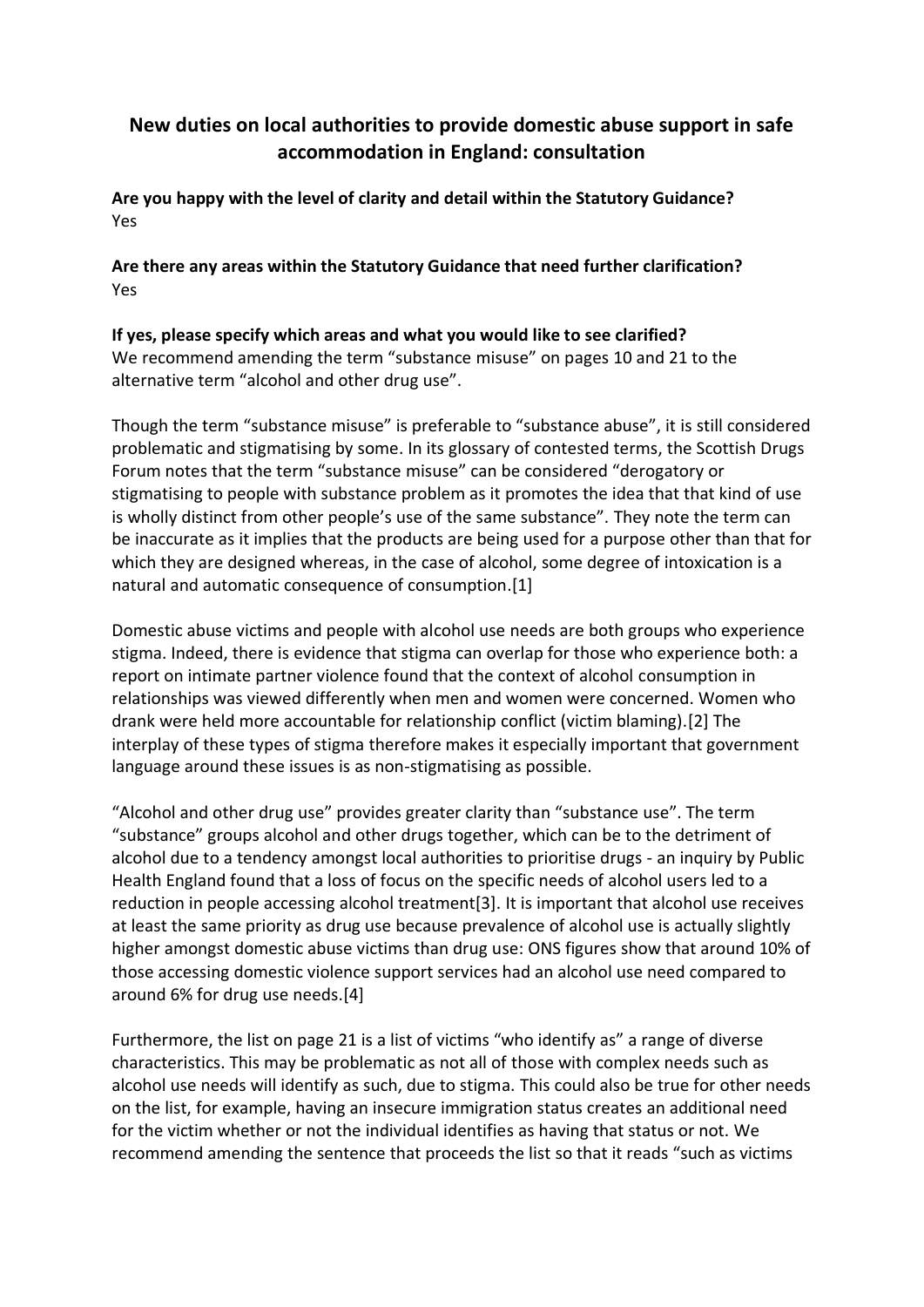who" and then use the word "identify" only for those characteristics where identification is a key aspect of the diverse need itself.

[1] Scottish Drugs Forum (2020) Moving Beyond 'People-First' Language [www.sdf.org.uk/wp-content/uploads/2020/10/Moving-Beyond-People-First-Language.pdf](http://www.sdf.org.uk/wp-content/uploads/2020/10/Moving-Beyond-People-First-Language.pdf) [2] Gilchrist et al (2014) Roles of Alcohol in Intimate Partner Abuse [alcoholchange.org.uk/publication/roles-of-alcohol-in-intimate-partner-abuse](https://alcoholchange.org.uk/publication/roles-of-alcohol-in-intimate-partner-abuse) [3] Public Health England (2018) PHE inquiry into the fall in numbers of people in alcohol treatment: findings [www.gov.uk/government/publications/alcohol-treatment-inquiry-summary-of](http://www.gov.uk/government/publications/alcohol-treatment-inquiry-summary-of-findings/phe-inquiry-into-the-fall-in-numbers-of-people-in-alcohol-treatment-findings)[findings/phe-inquiry-into-the-fall-in-numbers-of-people-in-alcohol-treatment-findings](http://www.gov.uk/government/publications/alcohol-treatment-inquiry-summary-of-findings/phe-inquiry-into-the-fall-in-numbers-of-people-in-alcohol-treatment-findings) [4] Office for National Statistics (2018) Table 63: Personal characteristics of clients accessing Independent Domestic Violence Advisor (IDVA) services that use SafeLives' Insights tool shorturl.at/j3489

**Are there any areas within the Statutory Guidance that you think it would be helpful to have more detail?** 

Yes

#### **If yes, please specify where it would be helpful to have more detail.**

The focus on unmet needs is very welcome, in particular the guidance that the local needs assessment should seek to understand the barriers faced by victims with diverse needs and that strategies must set out how the local authority will address these barriers.

However, a small change in terminology would help to improve detail and remove potential ambiguity. Page 16 of the guidance states that the needs assessment "should take steps to understand the barriers that prevent victims with diverse needs from accessing support within safe accommodation". This wording could potentially be read either as a. barriers that prevent victims who are in safe accommodation from accessing support, or b. barriers that prevent victims from accessing the safe accommodation and the support that becomes available to them in that accommodation.

Evidence indicates that those victims with complex needs due to their alcohol consumption can have difficulty in accessing accommodation. Victims may be turned away from refuges because of their alcohol use: a review of London refuges found that while almost all boroughs require refuges they fund to support women with alcohol, drug or mental health problems, two boroughs actively exclude them. Only 26% of refuges reviewed reported that they "always" or "often" accept women who use alcohol or other drugs.[1]

We therefore recommend rewording this section to make it clear that the local needs assessment should take steps to understand the barriers that prevent victims with diverse and complex needs from accessing safe accommodation and the support within it.

[1] Against Violence and Abuse (2014) Case by Case: Refuge provision in London for survivors of domestic violence who use alcohol and other drugs or have mental health